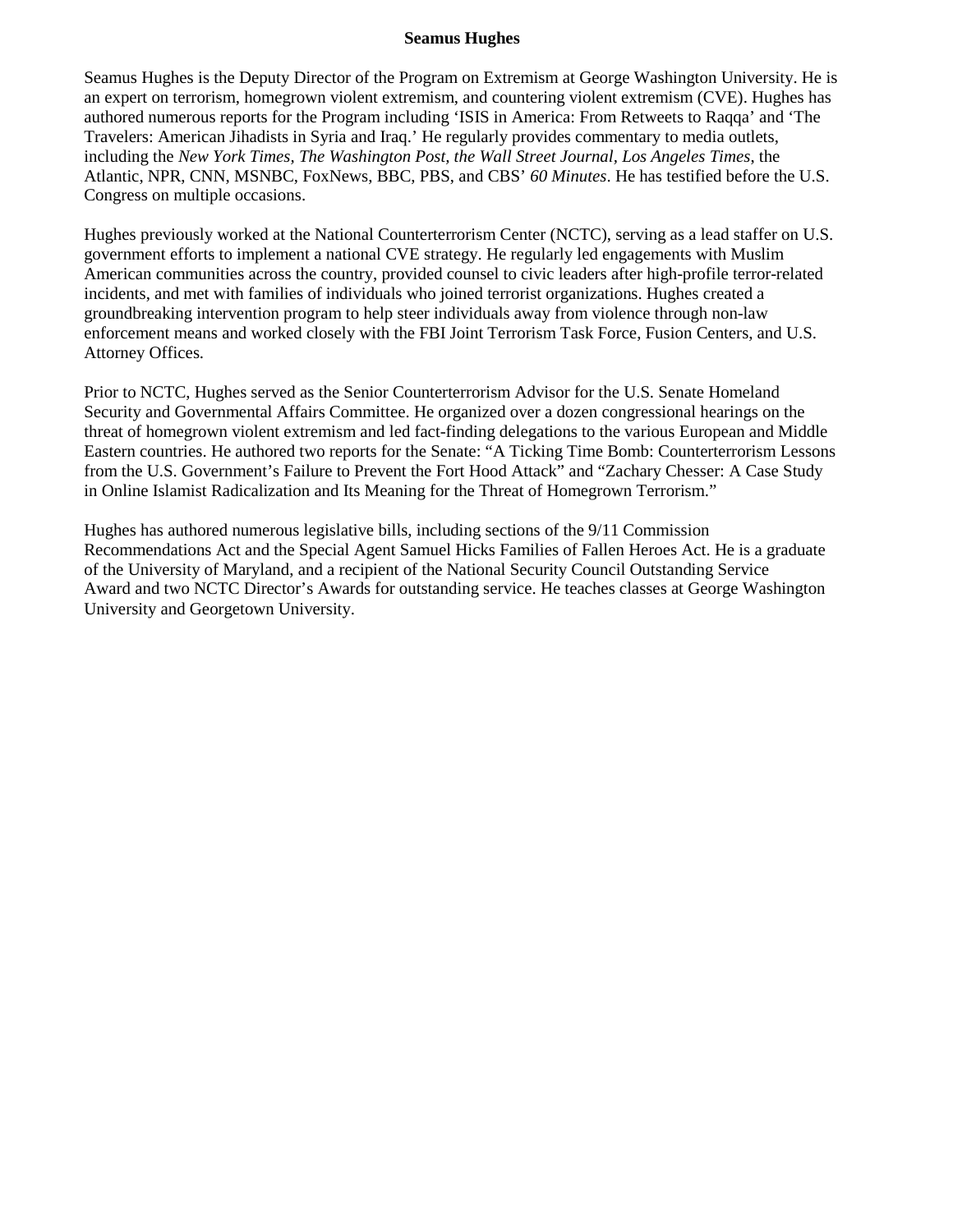# **EXPERIENCE Deputy Director, Program on Extremism** June 2015 – Current

*George Washington University,* Washington D.C.

- Manage a team of researchers and fellows examining the threat of terrorism within the United States and throughout the world.
- Provided congressional expert testimonies on terrorism and countering violent extremism for the U.S. House of Representatives.
- Author of numerous counterterrorism public reports and commentaries. Consults with National Security Council staff, intelligence community, and security agencies on terrorism issues.

**Staff, Homeland, Countering Violent Extremism & Cyber** December 2011 – June 2015 *National Counterterrorism Center,* McLean, VA

- Coordinated and built consensus among various Departments and Agencies in order to efficiently and effectively implement national strategy to prevent terrorist recruitment and radicalization within the United States.
- Coordinated United States Government and non-governmental overseas efforts to counter radicalization and recruitment of foreign terrorist organizations.
- Engaged with religious and community leaders about countering violent extremism and foreign terrorist recruitment through presentations at places of worship and town halls across the U.S.

## **Senior Counterterrorism Advisor** March 2011 – December 2011

*U.S. Senate Homeland Security and Governmental Affairs Committee,* Washington, DC

- Lead advisor to the Chairman of the Committee on international and domestic terrorism issues with a focus on the use of the internet for radicalization and recruitment of terrorists.
- Author of bipartisan congressional report Zachary Chesser: A Case Study in Online Islamist Radicalization and Its Meaning for the Threat of Homegrown Terrorism.

## **Professional Staff Member** March 2009 – March 2011

*U.S. Senate Homeland Security and Governmental Affairs Committee,* Washington, DC

- Investigated the threat of terrorism in the United States, organized ten Congressional hearings, and authored sections on the narrative that inspires homegrown terrorism for the Committee's bipartisan investigative report on the Fort Hood attack.
- Conducted daily oversight of the Intelligence Community and Department of Homeland Security through briefings, hearings, and letters.
- Led fact-finding delegations to Guantanamo Bay, Saudi Arabia, Yemen, United Kingdom, Israel, Netherlands, Denmark, Germany, and Canada.

**Deputy Press Secretary** July 2007 – February 2009

*U.S. Senate Homeland Security and Governmental Affairs Committee*, Washington, DC

- Spokesman for the Committee and interacted daily with national media to discuss the Committee's agenda including homeland security, emergency preparedness, and government oversight.
- Drafted press releases, statements, advisories on Committee activities, including bills, hearings, and legislative markups.
- Coordinated press conferences and media appearances for the Chairman of the Committee.

# **EDUCATION University of Maryland, College Park***,* **MD**

Bachelor of Arts: Government & Politics, July 2006

### **AWARDS Council on Foreign Relations** Term Member, 2019-Current

**King's College London – International Centre for the Study of Radicalisation and Political Violence**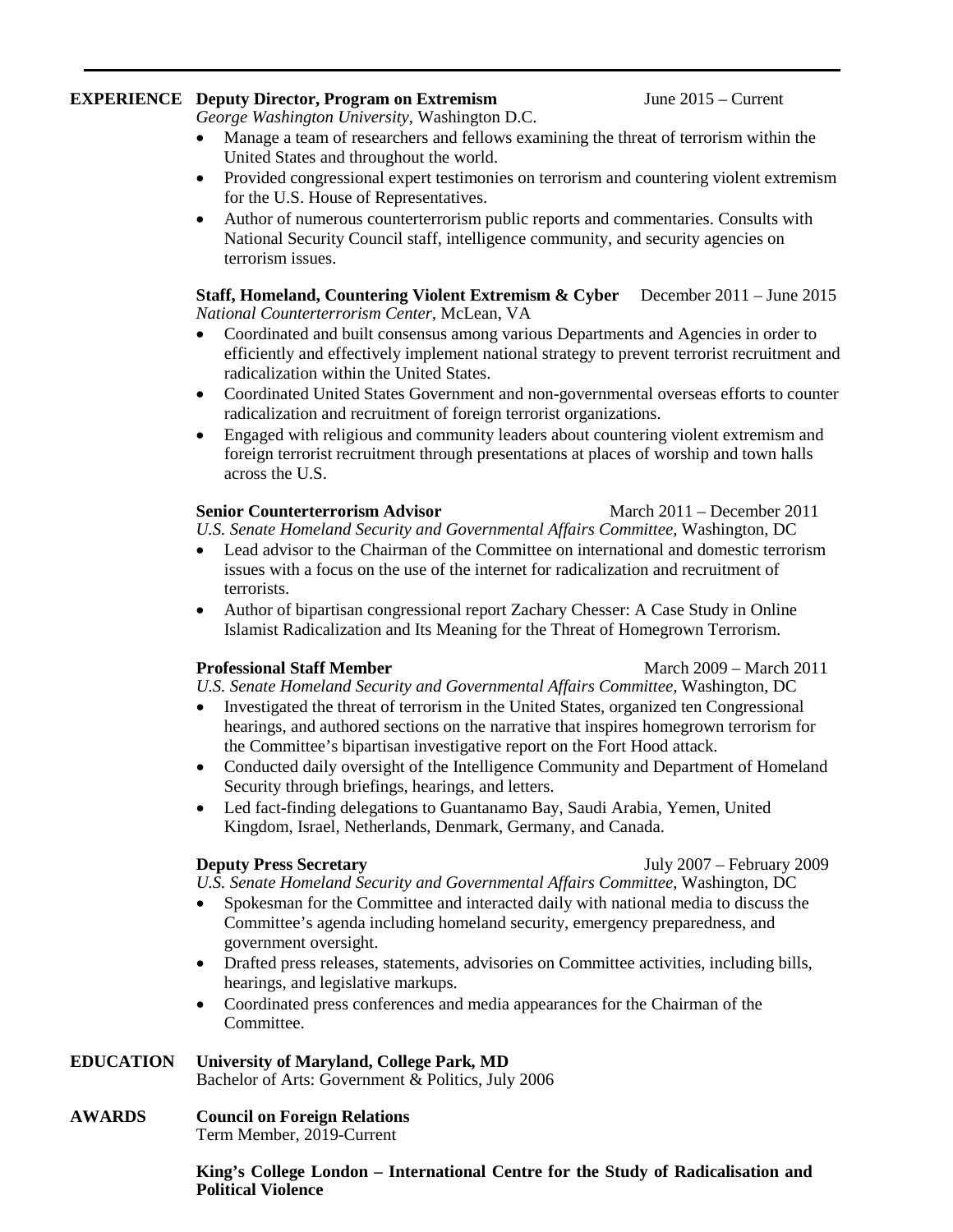Fellow, 2017-Current

# **Italian Institute for International Political Studies – Center on Radicalization and International Terrorism**

Associate Fellow, 2017-2018

**White House National Security Council** 

Outstanding Service Award, 2015

**George Washington University - Homeland Security Policy Institute** Senior Fellow, 2011-2012

**National Counterterrorism Center** Director's Award, 2013 & 2014

# **TEACHING EXPERIENCE**

Georgetown University – Adjunct Faculty 2017 – Current

- Homegrown Radicalization and Terrorist Recruitment, Fall 2017
- Homegrown Terrorism and Responses to Homegrown Terrorism, Spring 2018
- Homegrown Radicalization and Terrorist Recruitment, Fall 2018
- Homegrown Terrorism and Responses to Homegrown Terrorism, Spring 2019
- Homegrown Radicalization and Terrorist Recruitment, Fall 2019

George Washington University – Adjunct Faculty 2017 – 2018 • Homegrown Terrorism, Summer 2017

- U.S. National Security Policy Planning, Fall 2017
- Countering Violent Extremism, Summer 2018
- Homegrown Terrorism, Summer 2018

## **CONGRESSIONAL TESTIMONIES**

- "The Rise of Radicalization: Is the U.S. Government Failing to Counter International and Domestic Terrorism?", before the U.S. House of Representatives Committee on Homeland Security, 7/15/15
- "Countering the Virtual Caliphate", before the U.S. House of Representatives Foreign Affairs Committee, 6/23/16
- "Allies Under Attack: The Terrorist Threat to Europe", before the U.S. House of Representatives Foreign Affairs Committee, 6/27/17
- "Combatting Homegrown Terrorism", before the U.S. House of Representatives Committee on Oversight and Government Reform, 7/27/17
- "Low Cost, High Impact: Combatting the Financing of Lone-Wolf and Small-Scale Terrorist Attacks", before the U.S. House of Representatives Financial Services Committee, 9/6/17

# **SELECTED PUBLICATIONS**

- "How to stop ISIS from recruiting American teens," *The Washington Post,* 6/7/15
- "ISIS in America", George Washington University, 12/1/15
- "Islamic State is successfully radicalizing Americans. How do we stop them?", *LATimes*, 5/18/16
- "To stop ISIS recruitment, focus offline," *Lawfare,* 8/7/16
- "The Threat to the United States from the Islamic State's Virtual Entrepreneurs", *West Point CTC Sentinel*, 3/9/17
- "The Reach of ISIS's Virtual Entrepreneurs into the United States," *Lawfare,* 3/28/17
- "First He Became an American, Then He Joined ISIS", *The Atlantic*, 5/25/17
- "A New American Leader Rises in the Islamic State", *The Atlantic*, 1/13/18
- "The Travelers: American Jihadist in Syria and Iraq", George Washington University, 2/6/18
- "The Story of an American Islamic State Member Allegedly Captured in Syria", Lawfare, 1/6/19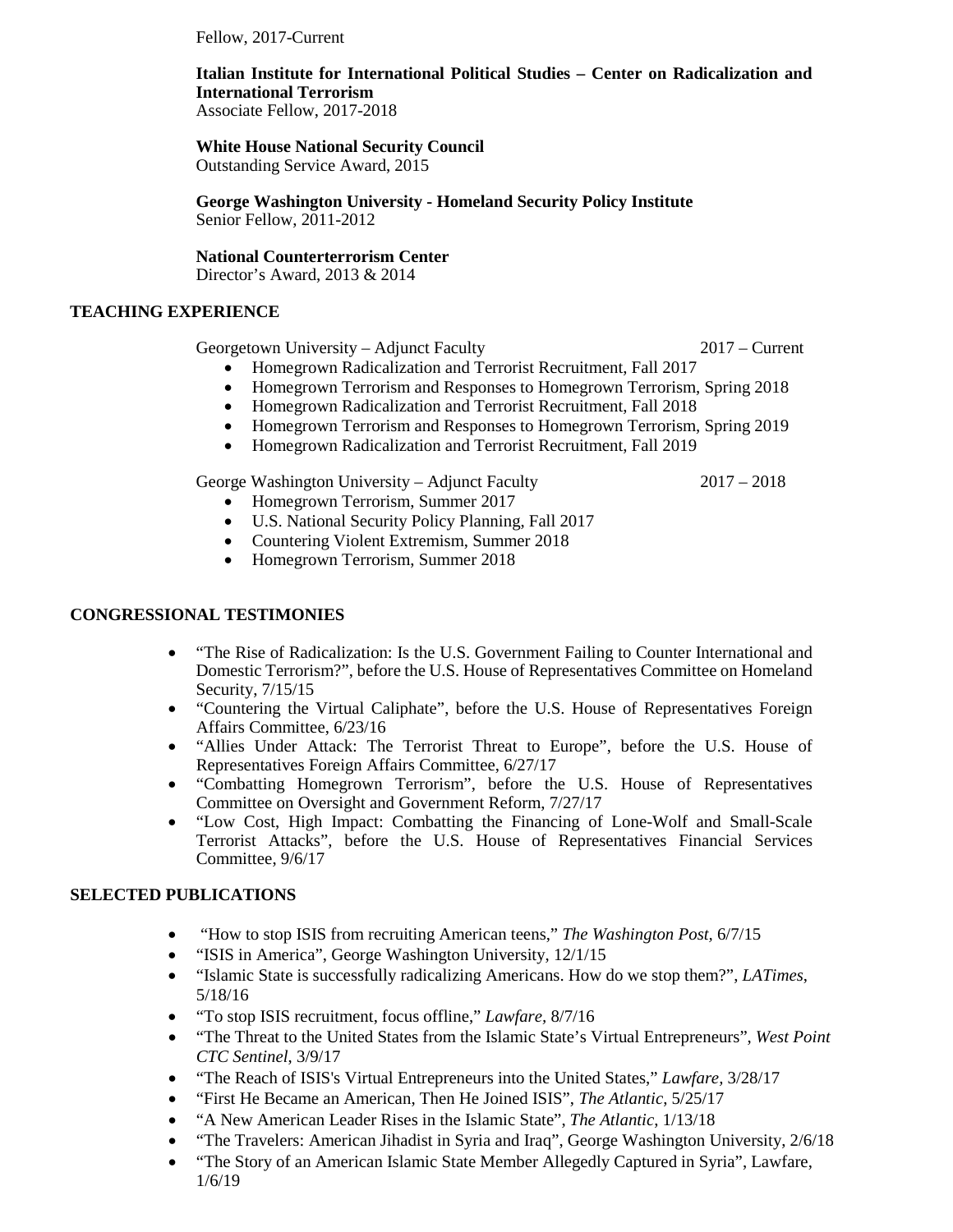• "Sixteen-Year-Old American Islamic State Fighter Reportedly Captured in Syria", Lawfare, 1/9/19

# **FEATURED MEDIA**

- "How an academic uncovered news about Assange, a kickback scheme and an ISIS commander", *CBS*
- "These researchers study terrorists. Sometimes, they also stumble across scoops." *Washington Post Magazine*
- "Anderson Cooper investigates first ISIS-claimed attack in U.S.," CBS's *60 Minutes,*

# **ADDITIONAL MEDIA**

- "ISIS in America" *CNN News,* 12/2/15
- ["The terrorism question looming over the San Bernardino attack,](http://www.pbs.org/newshour/bb/the-terrorism-question-looming-over-the-san-bernardino-attack/)" *PBS NewsHour,* 12/3/15
- "Where are ISIS-related arrests in US?," *MSNBC,* 12/1/15
- "How ISIS spreads radicalization in the US," *CNBC,* 12/8/15
- "Combating Homegrown Terrorism," *C-SPAN's Washington Journal,* 6/18/16
- "Could the Orlando attack have been prevented?" *CBS News,* 6/15/16
- "Study finds dozens of ISIS-related crimes in U.S.," *The Boston Globe,* 12/1/15
- "'Unprecedented': What ISIS looks like in America," *NPR,* 12/1/15
- "Nation confronts a new menace after San Bernardino shooting," *The Wall Street Journal,*  12/4/15
- "How American Muslims counter ISIS 'groomers'," *The Atlantic*, 12/7/15
- "Americans attracted to ISIS find an 'echo chamber' on social media," *The New York Times,*  12/8/15
- "Both San Bernardino shooters radicalized at least 2 years ago," *The Boston Globe,* 12/9/15
- "FBI steps up pursuit of terror threats on social media," *The Wall Street Journal,* 2/7/16
- "Conviction in first ISIS trial in the U.S. underscores foreign fighter threat," *PBS Newshour,*  3/12/2016
- "How vulnerable is the United States to a Brussels-like attack?" *Chicago Tribune,* 3/22/2016
- "Only hard choices for parents whose children flirt with terror," *The New York Times,* 4/9/16
- "American Isis defector charged despite no evidence of violence," *The Guardian, 6/9/16*
- "Orlando gunman known to FBI shows difficulty of 'lone wolf' cases," *The Guardian,*  6/12/16
- "Orlando Shooting Plays Into FBI's Homegrown-Terror Worries," *The Wall Street Journal,*  6/13/16
- "FBI under scrutiny after dropping past investigation of Orlando shooter," *The Washington Post,* 6/14/16
- "There's a new tool to take down terrorism images online. But social-media companies are wary of it," *The Washington Post,* 6/21/16
- "I am fed up with this evil': How an American went from Ivy League student to disillusioned ISIS fighter," *Washington Post,* 6/30/16
- "ISIS Retweet Arrest Raises Free Speech Issues," *The Wall Street Journal,* 8/12/16
- "Why Islamic State's Abu Muhammad Adnani was much more than a spokesman," *Los Angeles Times,* 8/30/16
- "Shades of Tamerlan Tsarnaev present in N.Y. bombing suspect," *The Boston Globe,* 9/21/16
- "Investigators said they killed for ISIS. But were they different from 'regular' mass killers?," *Washington Post,* 9/23/16
- "Transcripts Show ISIS Influence on Orlando Gunman," *The Wall Street Journal,* 9/27/16
- "Extremist Imam Tests F.B.I. and the Limits of the Law," *The New York Times,* 9/30/16
- "Maryland imam's advocacy of ISIS lands him at center of terrorism probe," *The Washington Post,* 10/7/16
- "The Coldhearted Folly of Trump's Proposed Immigration Order," *The Atlantic,* 1/27/17
- "Arizona Man Is Convicted of Helping New York City College Student Join ISIS," *The New York Times,* 1/30/17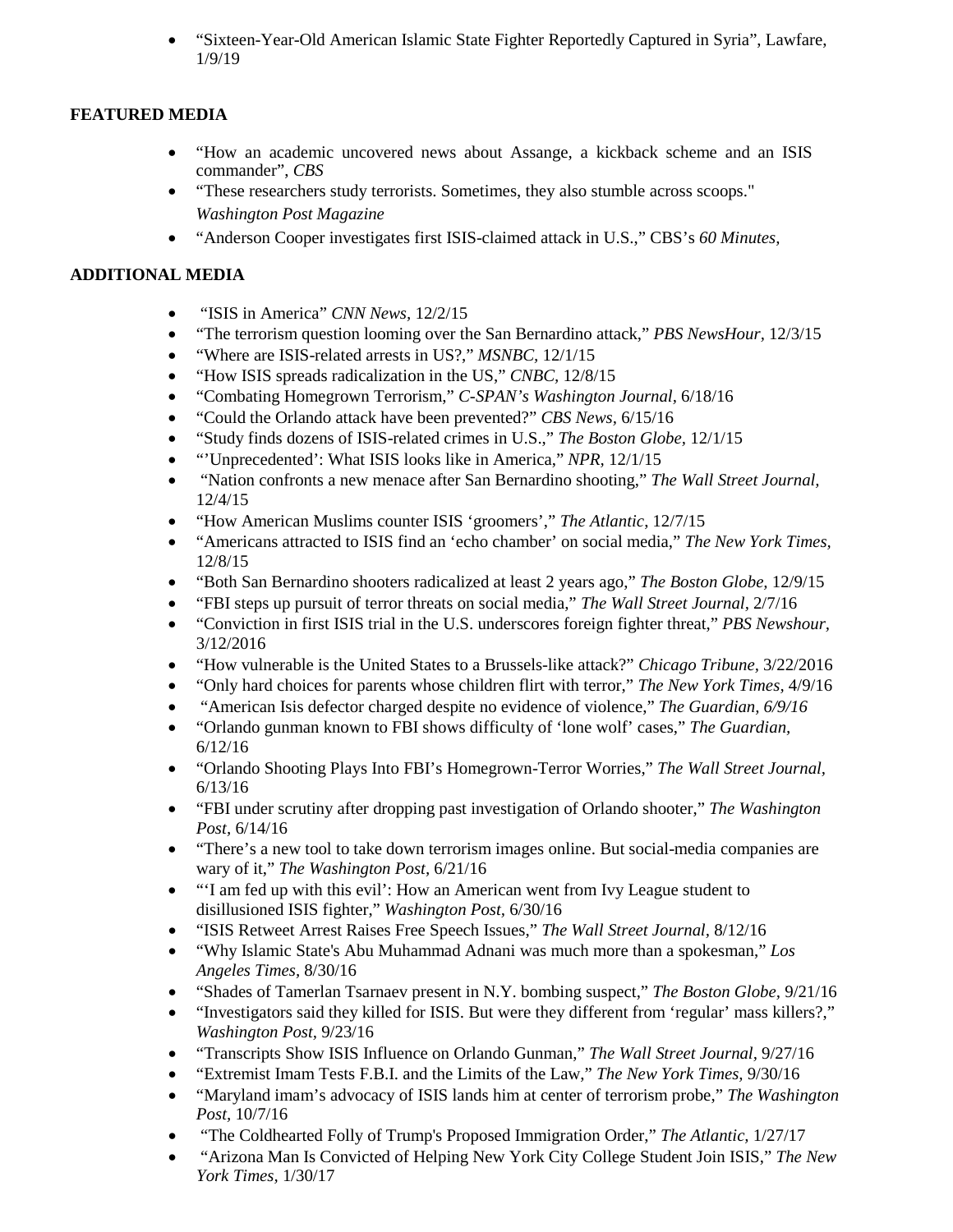- "Not 'Lone Wolves' After All: How ISIS Guides World's Terror Plots From Afar," *The New York Times,* 2/4/17
- "Arizona Man Sentenced for Planning Islamic State-Inspired Attack in Texas," *The Wall Street Journal,* 2/8/7
- "Spicer claims he 'clearly meant Orlando' after citing mystery Atlanta terrorist attack three times," *The Washington Post,* 2/9/17
- "German police say suspected Islamist extremist accused of plot was once a neo-Nazi," *The Washington Post,* 2/28/17
- "What Lies Ahead for Obama's Countering Violent Extremism Program?" *The Atlantic,*  3/17/17
- "Fact Check: The Trump Administration's Argument for a Border Wall", *The New York Times*, 4/27/2017
- "Terrorists are not Snowflakes", *Foreign Policy,* 4/27/2017
- "What life inside the Islamic State looks like for recruits", *The Washington Post,* 6/6/17
- "Feds say JCC bomb threat suspect ran paid service on Dark Web", *CNN,* 8/8/2017
- "FBI Says ISIS Used eBay to Send Terror Cash to U.S.", *The Wall Street Journal,* 8/10/17
- "American Pleads Guilty to Accepting Islamic State Money to Fund Terrorism", *The Wall Street Journal,* 8/15/2017
- "Federal government has long ignored white supremacist threats, critics say", *The Washington Post,* 9/2/2017
- "ISIS Releases Recording Said to Be of Its Leader", *The New York Times*, 9/28/17
- "As ISIS Loses Territory, What happens to its fighters Who Came from other countries?", *NPR All Things Considered*, 10/24/17
- "Facebook says artificial intelligence has sped up removal of terrorist content", *USA Today*, 11/28/17
- "Homegrown attacks rising worry in U.S. as Islamic State weakens abroad", *Reuters*, 12/14/17
- "One Brooklyn Man's Lonely Journey to Jihad", *The New York Times*, 1/3/18
- "New report says most U.S. terrorist are foreign born, but check the fine print", *NBC News*, 1/16/18
- "How an American Rose to the Upper Ranks of ISIS", *NPR All Things Considered*, 1/17/18
- "American jihadists in Syria remain terror threat to US", ABCNews, 2/6/18
- "Study: ISIS has lost territory but could still pose long-term threat", *USA Today*, 2/6/18
- "Tech Firms Tout Progress on Scrubbing Online Terror Content, *The Wall Street Journal*, 6/19/18
- "American Accused of Being ISIS Fighter in Syria Faces Prosecution in U.S.", *The New York Times*, 7/20/18
- "Video Purports to Show Tajikistan Attackers Pledging Allegiance to ISIS", *The New York Times*, 7/31/18
- "To Syria And Back: How 2 Women Escaped Their Radicalized Husbands", *NPR*, 8/8/18
- "ISIS Member Arrested in Sacramento, US Says", *The New York Times*, 8/15/18
- "Counterterrorism expert who found Assange court filing: 'I just thought it was a typo', *CNN*, 11/16/18
- "How a George Washington U. Researcher Stumbled Across a Huge Government Secret", *The Chronicle of Higher Education*, 11/16/18
- "Assange Is Secretly Charged in U.S., Prosecutors Mistakenly Reveal", *The New York Times*, 11/16/18
- "How A 'Court Records Nerd' Discovered The Government May Be Charging Julian Assange", *NPR*, 11/17/18
- "American ISIS Member Caught on Syrian Battlefield, Militia Says", *The New York Times*, 1/6/19
- "A Border Wall to Stop Terrorists? Experts Say That Makes Little Sense", *The New York Times*, 1/9/19
- "American Boy, 16, Caught Fighting for ISIS in Syria, Militia Says", *The New York Times*, 1/16/19